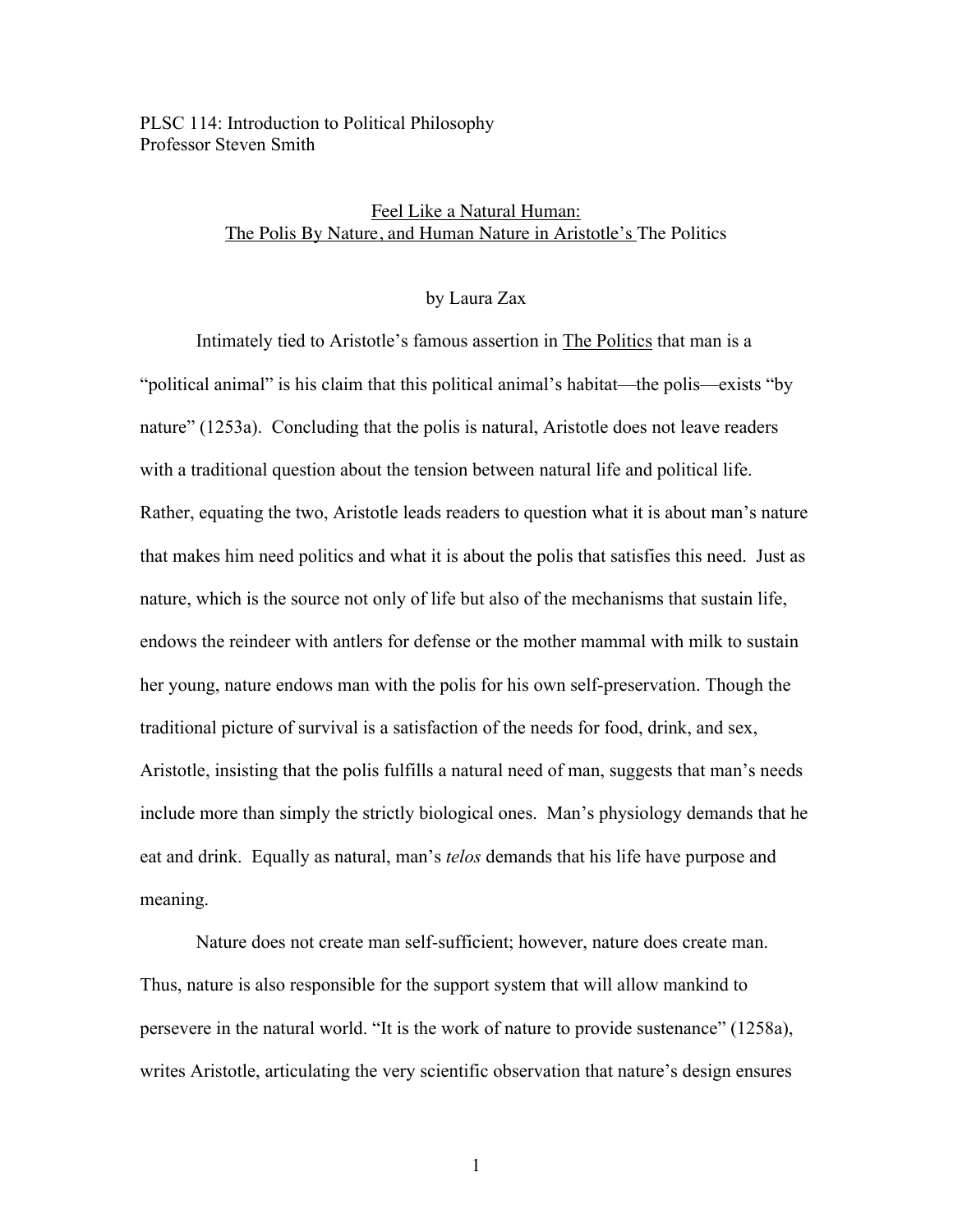the survival of nature's creatures. So, because man is not self-sufficient, nature supplies the city. "The city belongs among the things that exist by nature," Aristotle writes, flouting the idea that the polis is man-made (1253a). Nature creates the multitude of mankind *and* their political association so that men, in-and-of themselves insufficient to survive, can survive. For Aristotle, such associations among humans are a natural inevitability. He writes, "There must of necessity be a conjunction of persons who cannot exist without one another: on the one hand, male and female. . . on the other, the naturally ruling and ruled" (1252a). The political relationship of ruler and ruled is, for Aristotle, as fundamental to self-preservation as the sexual relationship of man and woman. By bringing together a conglomeration of complementary humans—man and woman, ruler and ruled—the polis itself "reaches a level of full self-sufficiency" (1252b). In this way, nature, whose purpose is the self-preservation of its creatures, provides the polis, which is so fundamental for the survival of humankind.

Aristotle's natural polis, however, must serve a higher purpose than simply providing for man's basic biological needs. In Aristotle's theory, the biological and reproductive needs of life—those basics traditionally considered the essentials for survival—are accounted for in a much smaller unit of human association: "The household," Aristotle writes, "is the partnership constituted by nature for [the needs of] daily life" (1252b). If this family union, which assures such natural biological musts as procreation and preservation, meets the basic needs of life, the polis must meet higher needs. Nature, then, provides the polis not for mere life but for the good life. "[The city] reaches a level of full self-sufficiency, so to speak; and while coming into being for the sake of living, it exists for the sake of living well," Aristotle writes, articulating the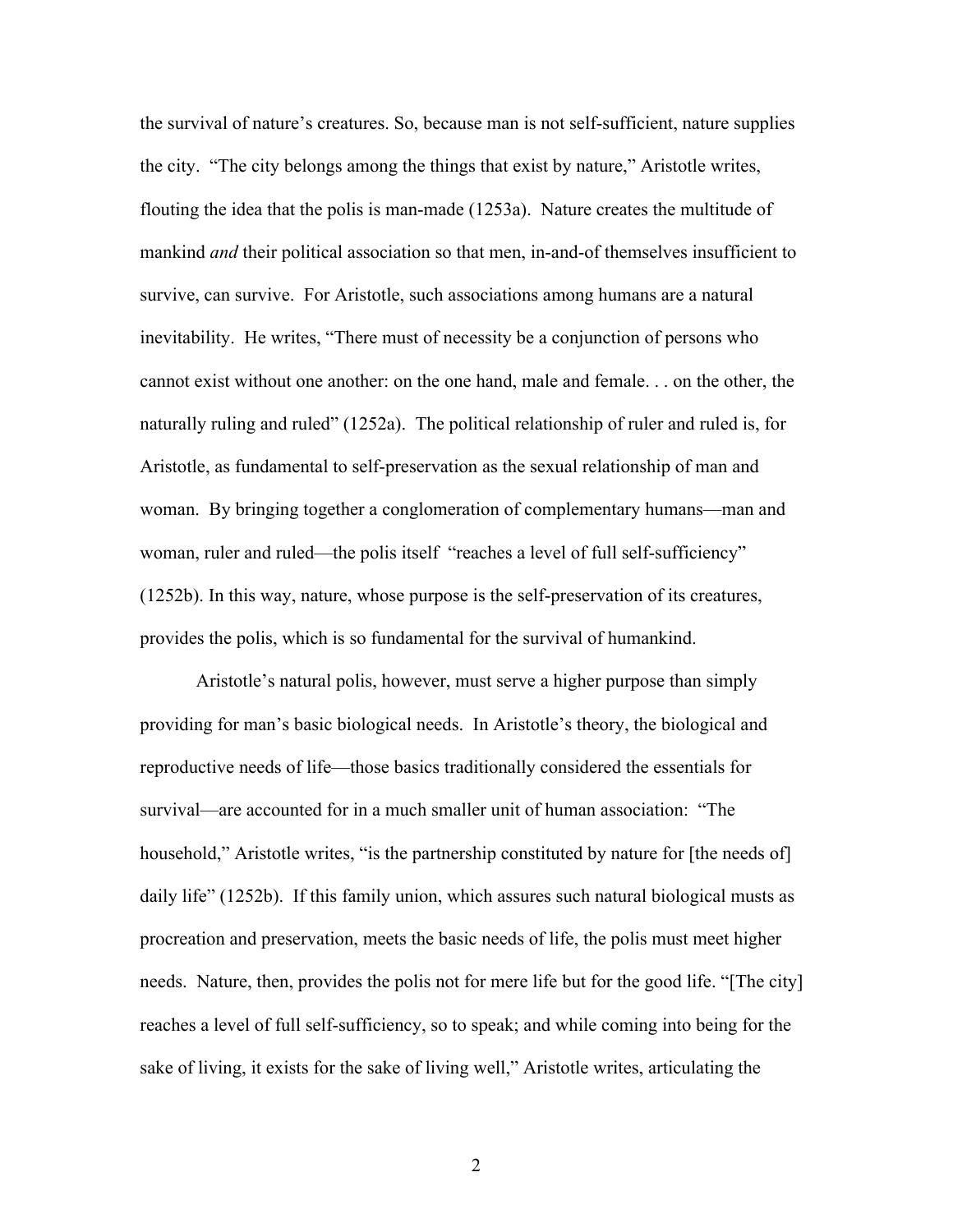natural polis' promise not simply of survival but rather of a good survival (1252b). The city grows from a series of narrower human associations, fulfilling needs beyond the biological ones.

By arguing that the polis is no less natural than the household, Aristotle implies that the needs for which the polis provides are no less natural than those for which the household provides. Man's fundamental needs, then, are more complex than his strictly biological ones, for which the household is able to account. To Aristotle, these unique sustenance needs have determined man's lifestyle. He writes, "Differences in sustenance have made the ways of life of animals differ," concluding that man's tendency to live in the polis is indicative of a difference in his sustenance needs (1256a). Thus, man's fundamental needs are not simply those that sustain mere life but also include those that sustain the good life for which the polis provides. The characteristics of a good life for Aristotle illuminate his conception of these larger needs of man. When he asserts that the end of the city is so that man might "liv[e] well," Aristotle walks on ambiguous territory. By "living well" does the great thinker mean living a life that is good in that it is comfortable and happy? Or rather is the phrase "living well" meant to define a life of good actions, of virtuous productivity? Aristotle's diction is deliberately vague because for him there is no distinction between the two; "Acting well and happiness are the same" (1325a), writes Aristotle, who believes that the one leads to the other. "Happiness is a sort of action" (1352a). A life of good actions thus engenders a good, or happy, life. Consequently, the ability to perform good actions, which ensures a life "live[d] well," is included among men's fundamental needs.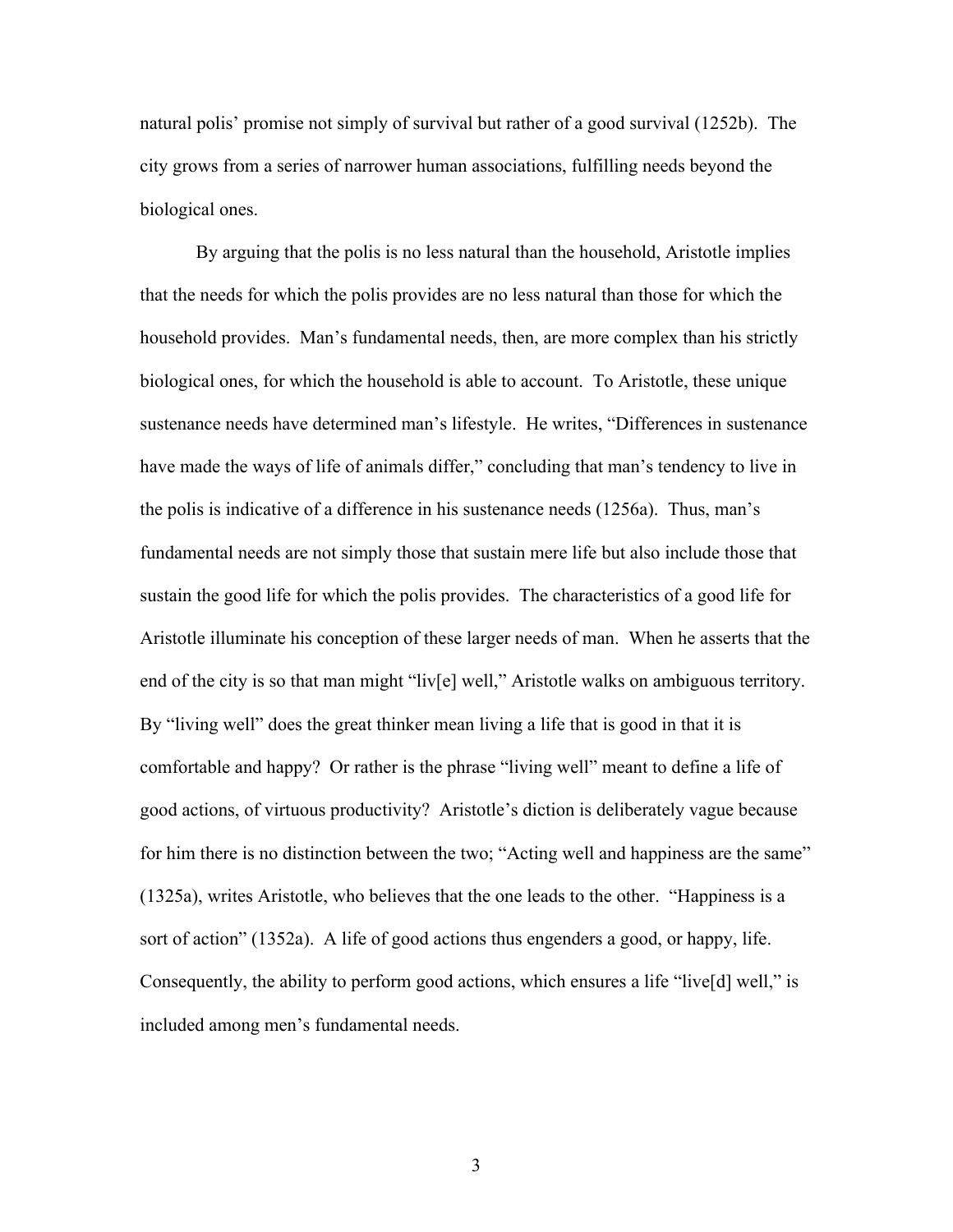The good life can only be actualized in the polis, for it is only in the polis that man can "liv[e] well" by acting well. Such is man's *telos*: "Acting well is the end," Aristotle writes unequivocally (1352b). And because, according to Aristotle, "nature makes nothing that is incomplete or purposeless," it is only natural for man to fulfill his purpose (1256b). Fulfilling his purpose by acting well is among man's fundamental needs. The polis provides the stage on which man can fulfill his potential for good actions because, as Aristotle writes, "The political partnership must be regarded, therefore, as being for the sake of noble actions, not for the sake of living together" (1281a). Thus, in the polis man achieves purposefulness. Man's *telos*, his purpose of "living well," is a function of his actions in society. "Political expertise does not create human beings but makes use of them after receiving them from nature," Aristotle writes (1258a). Without the polis, on the other hand, man is utterly useless. Aristotle argues, "For if the whole [body] is destroyed there will not be a foot or a hand, unless in the sense that the term is similar (as when one speaks of a hand made of stone), but the thing itself will be defective" (1253a). Aristotle believes that, divorced from its use and purpose, a thing becomes meaningless. Just as a hand without the body for which it works is only as much of a hand as the stone hand of a sculpture, a man without a city is as human—or, rather, as inhuman—as a stone statue. The polis, then, is the habitat in which men can live the good life because it is the forum in which man can fulfill his potential for good actions.

The polis is man's natural habitat not simply because of a characteristic of man his *telos* of "living well" and his natural need to fulfill that *telos*—but also because of a characteristic of the city that allows man to live well by acting well there. This crucial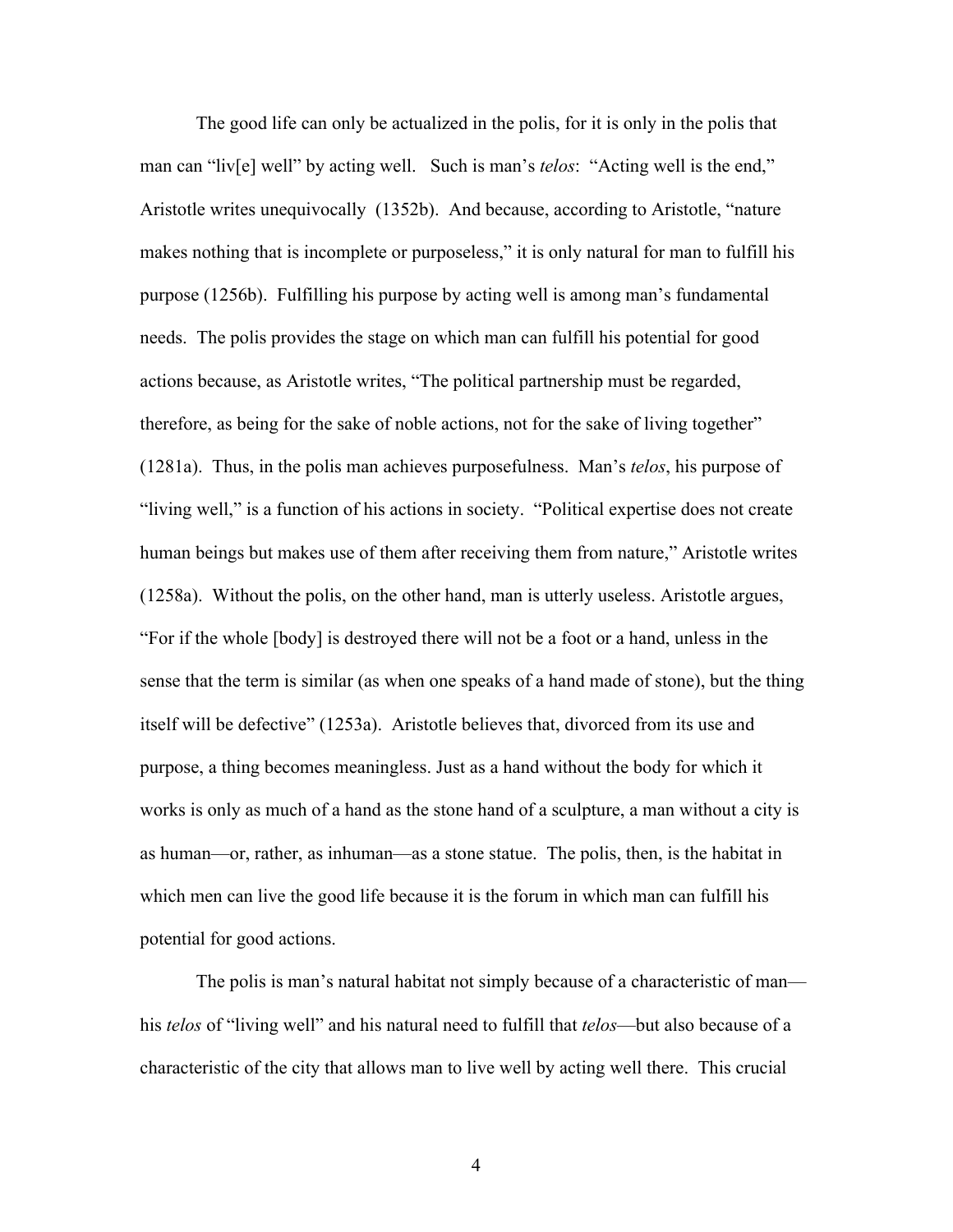feature of the city is its systems of adjudication, or the judgment provided not only by the laws of the polis but also by the eyes of man's fellow citizens in the polis. "For adjudication is an arrangement of the political partnership, and adjudication is judgment as to what is just," writes Aristotle, illuminating his belief that "justice is a thing belonging to the city" (1253a). In a discussion about the relationship between those who execute the laws (the ruling) and those upon whom laws are imposed (the ruled), Aristotle uses an apt musical comparison that, when analyzed, illuminates how the political order of a city puts man into meaningful context. "From all of nature…there is a sort of rule, for example in a harmony" Aristotle writes (1254a). Just as each individual note on a keyboard does not intrinsically have what in music is called a "quality"—for instance, the quality of being major or the quality of being minor—so, too, does a man, on his own, lack all distinctive quality. Rather, a note takes on a quality when played in the context of other notes. Similarly, the presence of other men gives identity to the individual man. The adjudication found in the city, the social order or "rule" of society, puts man into meaningful context. Any characteristic a man may posess is neutral—is neither good nor bad nor directed toward some *telos*—until the presence of another gives a man's characteristics context and meaning. Aristotle astutely articulates this belief when he writes, "There is a ruling and a serving courage" (1260a). A ruler cannot be a ruler without a subject, nor a servant a servant without a master. The presence of the subject renders the ruler's courage "ruling" courage just as the presence of a master renders the servant's courage "serving," giving purpose to the neutral quality "courage." Man's actions, then, can be neither good nor bad—man's life lived neither well nor badly—until they can be judged to be good or bad within the context of the city. Man's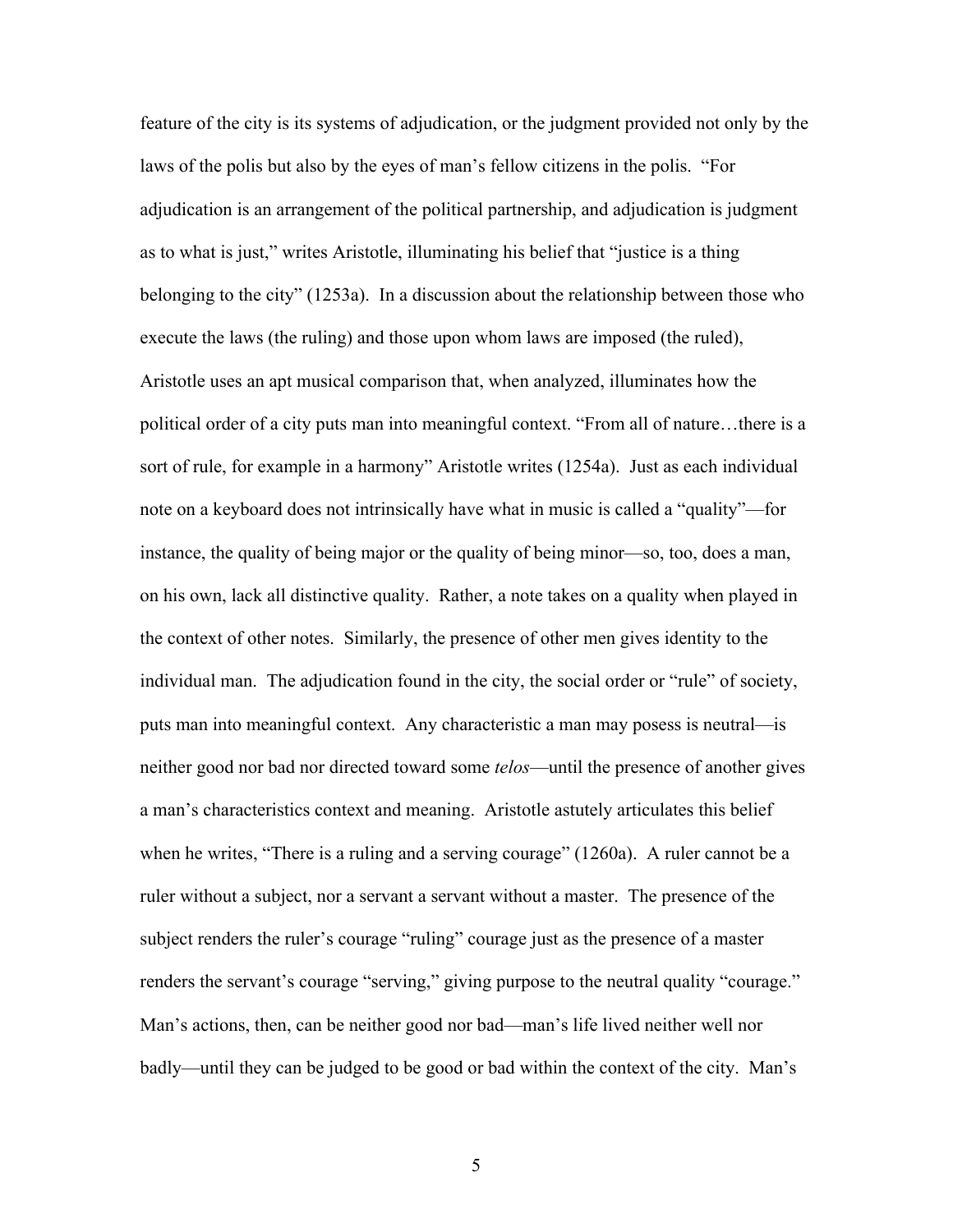purpose is a relative thing and thus can only be achieved in the presence of others in the polis.

Just as man's ability to be judged is a function of the city, so too is man's ability to form meaningful judgments dependent on the polis. Aristotle believes that this ability to make qualitative judgments defines man's humanity because "[Man] alone has a perception of good and bad and just and unjust" (1253a). When he writes, "Speech serves to reveal the advantageous and hence also the just and the unjust," Aristotle designates speech as the tool by which men make judgments (1253a). Thus, speech is the property of humans that defines their humanity. Interestingly, speech inherently includes a relationship between more than one person, implying, as speech does, a listener. Speech without an audience is senseless babble. The very quality that Aristotle asserts enables man's ability to make value judgments and thus the very quality that defines our humanity demands the presence of another in order to be meaningful. Man's natural ability to speak is indicative of man's natural need to produce something meaningful—a need that requires the polis.

Though the term "political animal" may sound harsh to modern readers, Aristotle's critique is, in fact, of the naked man. Through his analysis of man in the city he indirectly paints a critical picture of the apolitical man, of man "apolis-ized." Aristotle's logic about man in the polis suggests that man is insufficient to fulfill his potential outside of the polis. The defining quality of man's natural insufficiency is his purposelessness when divorced from the community of others. Aristotle indirectly presents a pessimistic view of human nature—one in which man will not lead a good life in either sense, will be neither virtuously productive nor happy, without "adjudication" to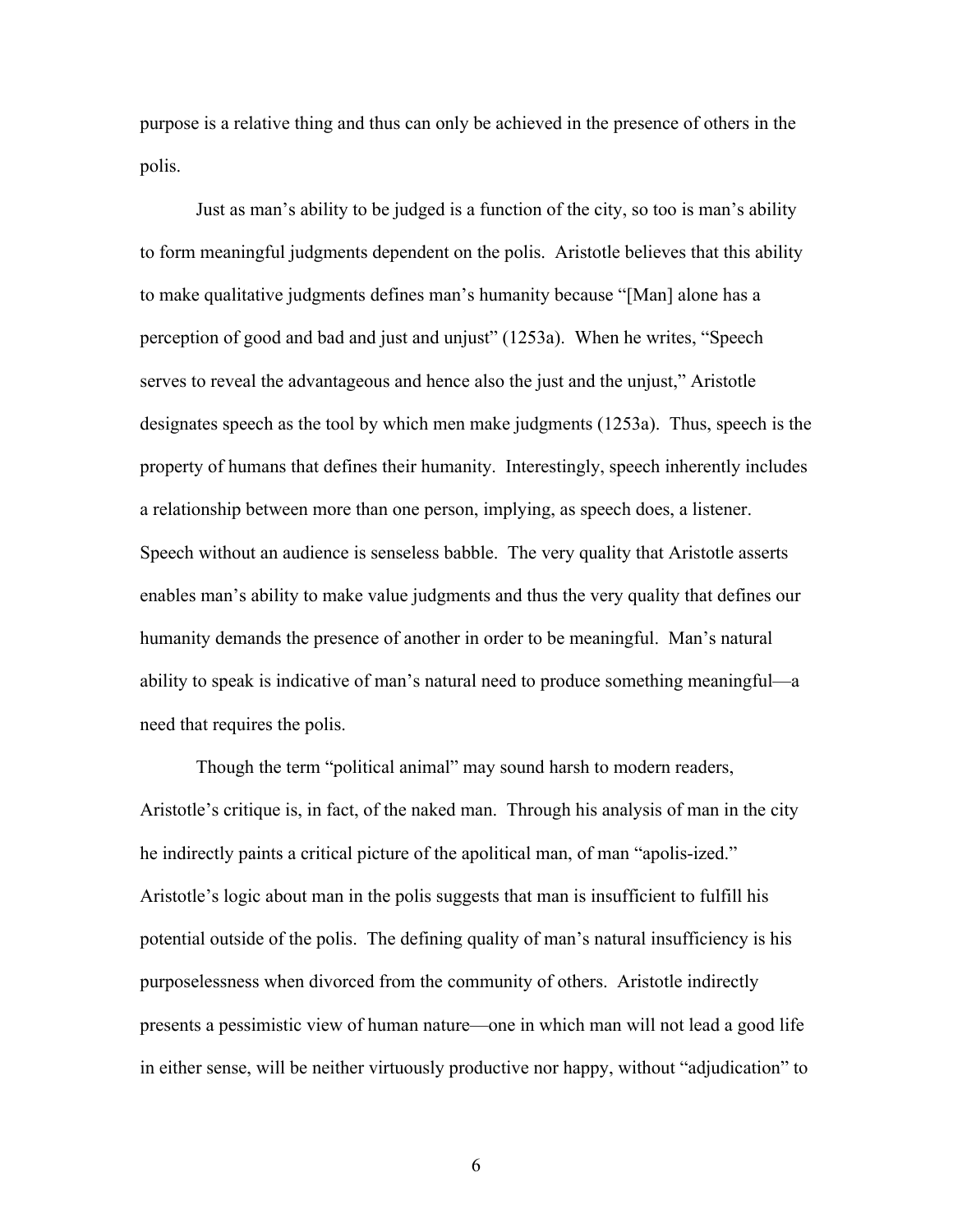guide him. But Aristotle does not stop at the implication that the apolitical man is useless, is a statue, without the city. Outside of the city and its adjudication, man's actions are no longer guaranteed of being "good"; however, rather than assuming man's actions outside of the city are neutral, Aristotle articulates man's potential to be downright bad. While it is easy to glorify the polis by rationalizing that the judgment of a city inspires man to use his powers productively, it is also easy to critique man by envisioning him without the city. Aristotle does just that, writing, "For just as man is the best of the animals when completed, when separated from law and adjudication he is the worst of all" (1253a). Articulating a keen sense of man's potential for bad, Aristotle continues, "For injustice is harshest when it is furnished with arms; and man is born naturally possessing arms for the use of prudence and virtue which are nevertheless very susceptible to being used for their opposites" (1253a). Yet what is so fundamentally different about Aristotle's theory from the theories of many of his predecessors and successors is his argument that this ignoble man is *not* the natural man. Optimistic, Aristotle writes that the arms man possesses are naturally for prudence and virtue, for good uses. When divorced from the polis—from purposeful action and meaningful speech—man is *not* in his natural state, is not man at all.